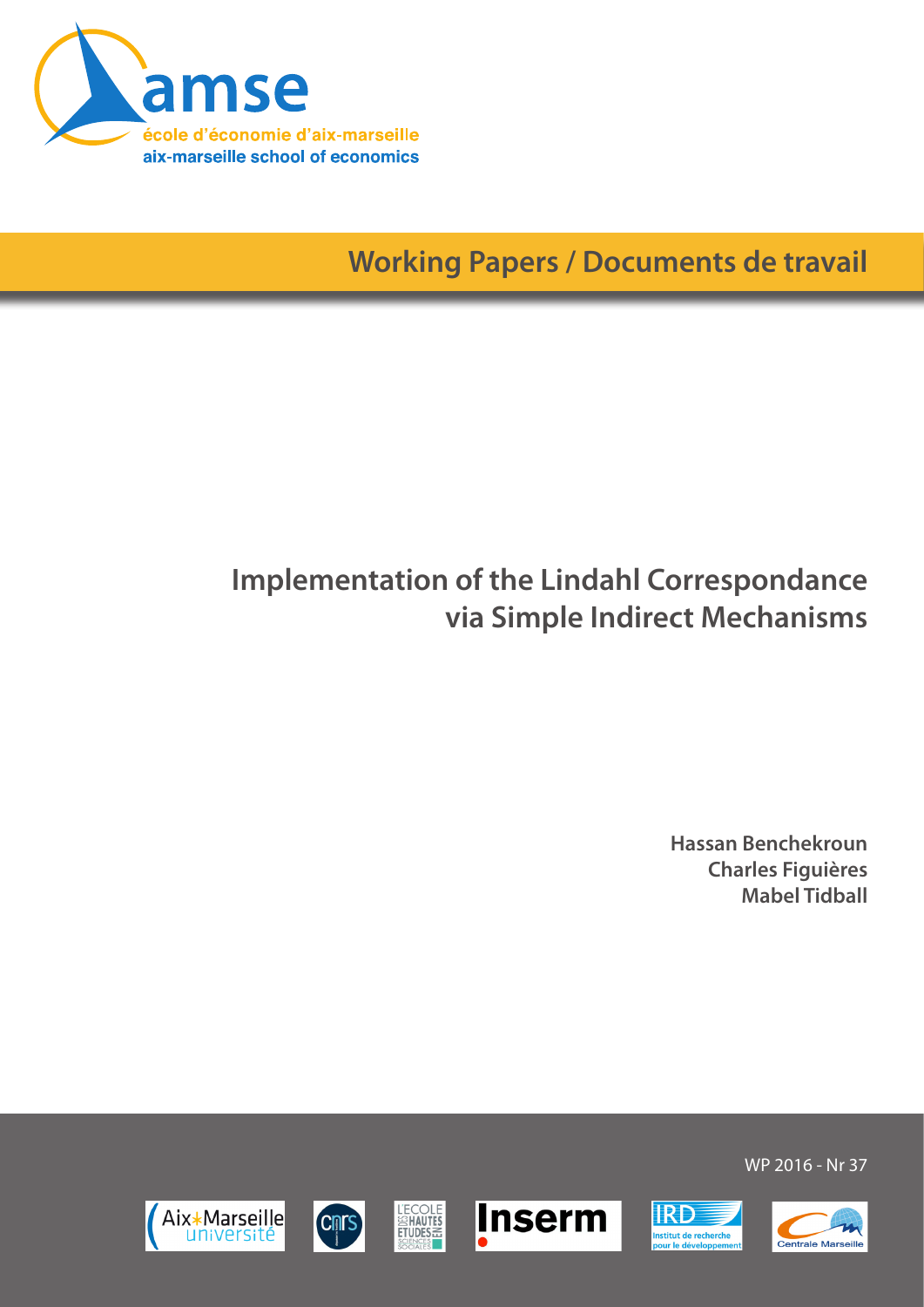## Implementation of the Lindahl correspondance via simple indirect mechanisms

Hassan Benchekroun,\* Charles Figuières†and Mabel Tidball<sup>§</sup>

October 9, 2016

#### Abstract

Our paper proposes an original angle to study the free-rider problem in the provision of public goods when the regulator has no information about agents' preferences. For a given outcome - specifically a Lindahl allocation - we ask what assumptions have to be imposed on simple mechanisms (in a precisely defined sense) that have the ability to Nash-implement it. Our answer lies in two main results: i) transfers necessarily belongs to a class of mechanims that are linear in individual contributions to the public good, ii) there exists a subset of this class that fully implement Lindahl allocations. This subset encompasses, but does not reduce to, Walker (1981).

JEL codes: H41, C72, D62, D82.

Keywords: Lindahl allocations, mechanism design.

### 1 Introduction

How could a public authority cope with free-riding temptations in the provision of public goods when relevant pieces of information about contributors are not available? A substantial literature that addresses this archetypical regulation problem has accumulated over the past decades. The theoretical literature is made of two blocks.

Department of Economics, McGill University, 855 Sherbrooke West, Montreal QC H3A2T7, Canada. Email: hassan.benchekroun@mcgill.ca.

 $^{\dagger}$ Aix-Marseille University (Aix-Marseille School of Economics), CNRS & EHESS.

z INRA - LAMETA, 2 Place Viala, 34060, Montpellier, France. Email: tidball@supagro.inra.fr.

 $\delta$  Acknowledgements: Hassan Benchekroun thanks the Canadian Social Sciences and Humanities Research Council (SSHRC) and the Fonds de recherche du Québec – Société et culture (FRQSC) for financial support.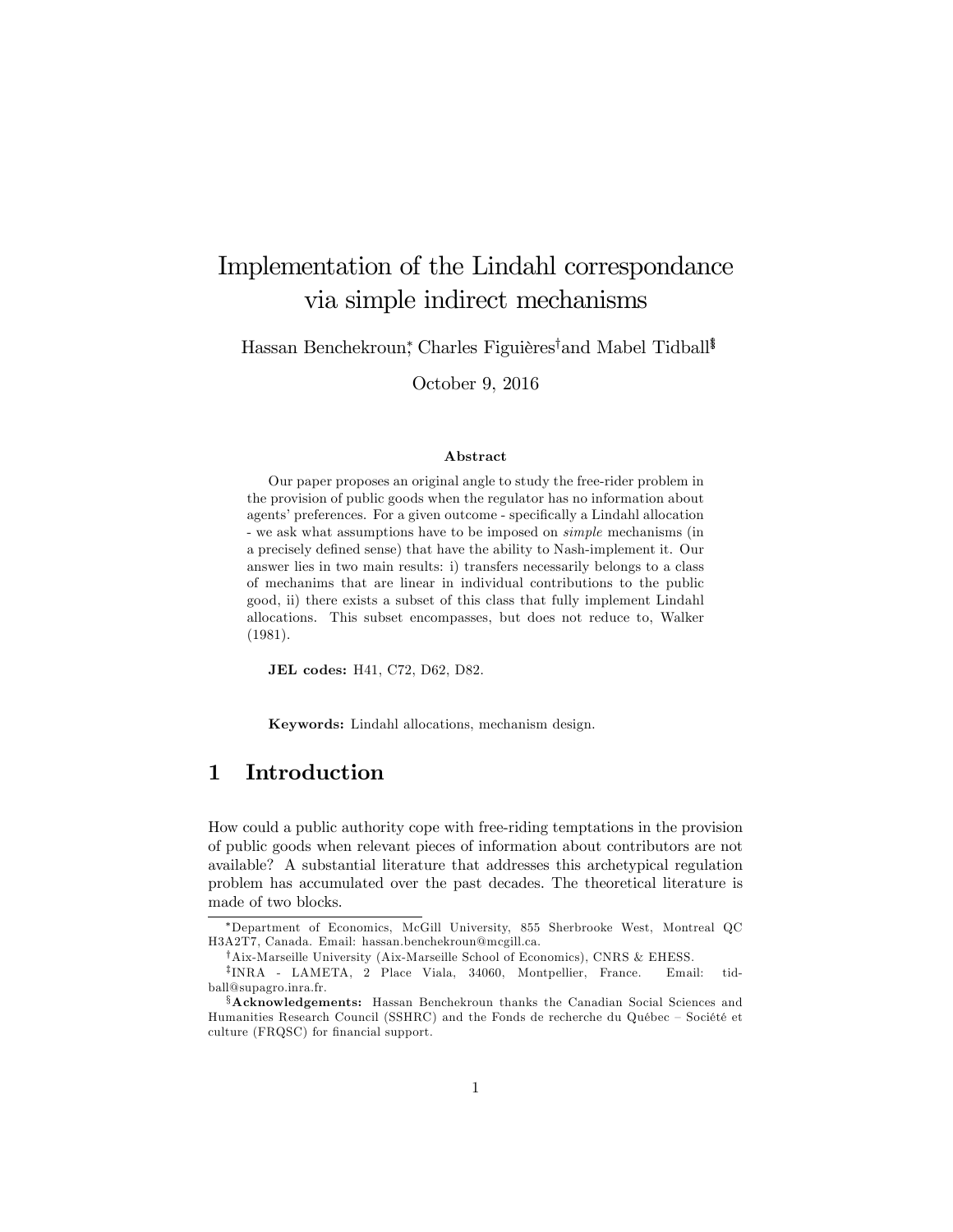The first one consists of a collection of papers, each offering a *mechanism* with the ability - once in place - to remove the original discrepancy between individual and collective rationalities. In other words a mechanism modifies the rules of the game so that resulting non-cooperative equilibria are also Pareto optimal allocations. It answers the question: *given a theory of agents' behav*iors along with a particular distribution of the information, can we exhibit a mechanism that remove the free-rider problem?

The second stream starts with the notion of a social choice function (SCF). It addresses the following question: for the prevailing information structure and the appropriate concepts of equilibria, what kind of SCF could ever be implemented - or decentralized? One typically obtains general possibility or impossibility results, but do not get a particular explicit mechanism. For instance, a wellknown result states that if a SCF is implementable in Nash equilibrium, then it is monotonic (Maskin, 1999). Overall, this second stream provides an axiomatic picture on SCF that are implementable or not.

The present paper proposes a conceptual shift. We attack the problem from a third angle, which is a mixture of the two approaches described above. For a given outcome - specifically a  $Lindahl$  correspondence - we ask: what properties have to be imposed on the mechanisms that have the ability to Nash implement the given outcome? In other words, we axiomatize the means rather than the targets. We restrict attention to simple mechanisms, by which we mean functions that depend only of the profile of contributions to the public good. It is showed that simple mechanisms for attaining Lindahl allocations must satisfy a system of differential equations, that we call  $LDS$  (Lindahl Differential System). From LDS, two theorems are derived:  $i$ ) Theorem  $LT$  establishes the existence of a unique class of simple mechanisms that solve LDS; and it also shows that, in this class, transfers to agent i are linear functions of his contribution,  $ii)$ Theorem LLT singles out a subclass of mechanisms for Lindahl allocation that encompasses, but does not reduce to, Walker (1981).

This paper is organized as follows. Section 2 presents the standard public good framework and its Lindahl equilibria. Section 3 introduces simple Nashmechanisms for implementation of Lindahl allocations, and it axiomatizes this class of mechanisms. Section 4 concludes.

### 2 A public good economy and its Lindahl equi-

#### libria

There are  $n \geq 2$  agents. Each agent is generically labelled i  $(i = 1, ..., n)$ , and is endowed with an exogenous income  $y_i > 0$ . He has two decision variables, a contribution  $g_i \geq 0$  to a public good and his consumption  $c_i \geq 0$  of a private good. There is no initial endowment of the public good  $G$ , which results from individual contributions via a production technology  $G = \mathcal{G}(g_1, ..., g_n) \geq 0$ . Each agent *i* has a preference relation defined over bundles  $(c_i, G)$ , which admits a numerical representation  $U^{i}(c_{i}, G; \theta_{i})$ , a continuous and increasing function of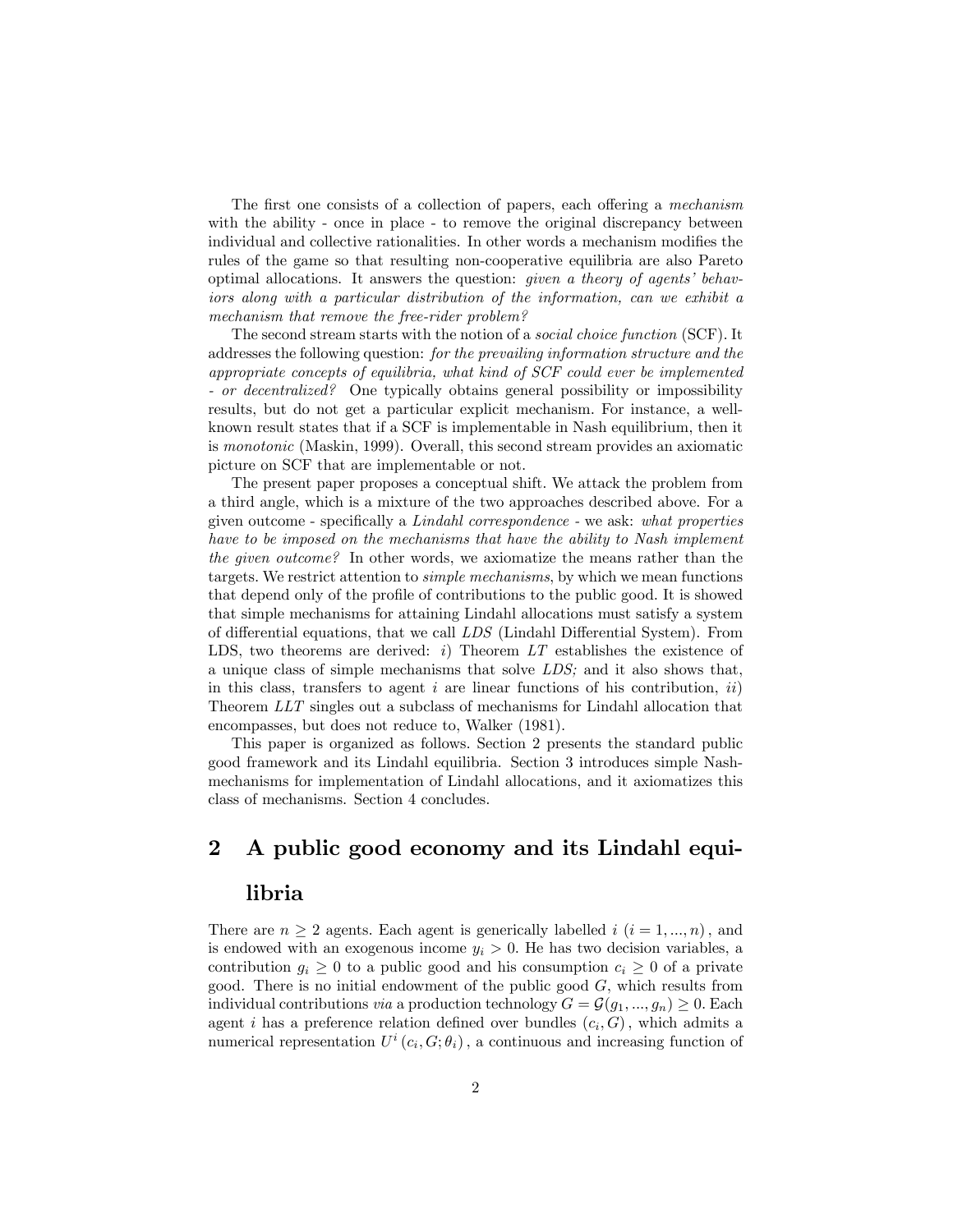its arguments  $c_i$  and  $G$ . Agent is preference depends on a parameter - or type - denoted  $\theta_i$ , taken in an open set  $\Sigma_i \subseteq \mathbb{R}$  of the real numbers,  $\theta_i \in \Sigma_i$ . We assume that the Hessian matrix of  $U^i(.,.; \theta_i)$  is definite negative, therefore this function is concave with respect to  $(c_i, G)$ .

Let  $\mathbf{y} = (y_1, ..., y_n)$  be the vector of exogenous incomes,  $\mathbf{g} = (g_1, ..., g_n)$  the vector of contributions,  $\mathbf{U} = (U^1, ..., U^n)$  the vector of utility functions and  $\theta = (\theta_1, ..., \theta_n)$  the vector of types (vectors are in bold characters). A public good economy<sup>1</sup> is a quadruplet

$$
e \equiv (\mathbf{y}, \mathcal{G}, \mathbf{U}, \boldsymbol{\theta}) \in \Omega ,
$$

for some set  $\Omega$  of possible economies. In this paper we focus on a *pure public* good economy, where  $\mathcal{G}(g) = \sum_{i=1}^{n} g_i$  is the simple aggregation of individual contributions. A *feasible allocation* is a vector  $(c_1, ..., c_n, G) \in R_+^{n+1}$  $\sum$ ntributions. A *feasible allocation* is a vector  $(c_1, ..., c_n, G) \in R_+^{n+1}$  such that  $\sum_{i=1}^n c_i + G \le \sum_{i=1}^n y_i$ . The set of all feasible allocations is a function of the vector of incomes and is denoted  $\mathcal{F}(\mathbf{y})$ .

The logic of a Lindahl equilibrium can be presented as follows. Imagine that each agent can choose his own public good  $G_i$ , for which he has to pay an individualised price  $\tau_i$  (or cost share). His problem is to choose the pair  $(c_i, G_i)$ so as to maximize  $U^i(c_i, G_i; \theta_i)$  subject to the individual budget constraint:

$$
c_i + \tau_i G_i = y_i \tag{1}
$$

Optimal interior decisions for agent i solve the first order condition<sup>2</sup>:

$$
\frac{U_2^i\left(y_i - \tau_i G^i, G^i; \theta_i\right)}{U_1^i\left(y_i - \tau_i G^i, G^i; \theta_i\right)} \equiv MRS^i\left(y_i - \tau_i G^i, G^i; \theta_i\right) = \tau_i, \quad \forall i. \tag{2}
$$

Those equations implicitly define each individual demand for the public good:

$$
G_i = L^i(y_i, \tau_i; \theta_i), \quad \forall i.
$$

A Lindahl equilibrium for an economy  $e \in \Omega$  is defined as a vector  $(\tau_1^*, ..., \tau_n^*)$ of prices and a level of public good  $G^*$  such that:

$$
\sum_{i=1}^{n} \tau_i^* = 1 , \t\t(3)
$$

$$
G^* = L^i(y_i, \tau_i^*; \theta_i), \quad \forall i. \tag{4}
$$

For future reference, let the set of interior Lindahl allocations - or Lindahl correspondence - be defined as:

$$
L(e) = \{ (\{c_i^*\}_{i=1}^n, G^*) \sqsubseteq \mathcal{F}(\mathbf{y}) \text{ such that } (1) \cdot (4) \text{ are satisfied} \}.
$$
 (5)

<sup>1</sup> There are many pedagogic presentations of economic environments with public goods. For instance Oakland (1987). For a textbook introduction, see Laffont (1988), Cornes and Sandler (1996, part III) or, more recently, Hindriks and Myles (2013), Chapter 6.

<sup>&</sup>lt;sup>2</sup> Since the Hessian of  $U^i$  is definite negative, one can check that the second order condition for a maximum is also satisfied.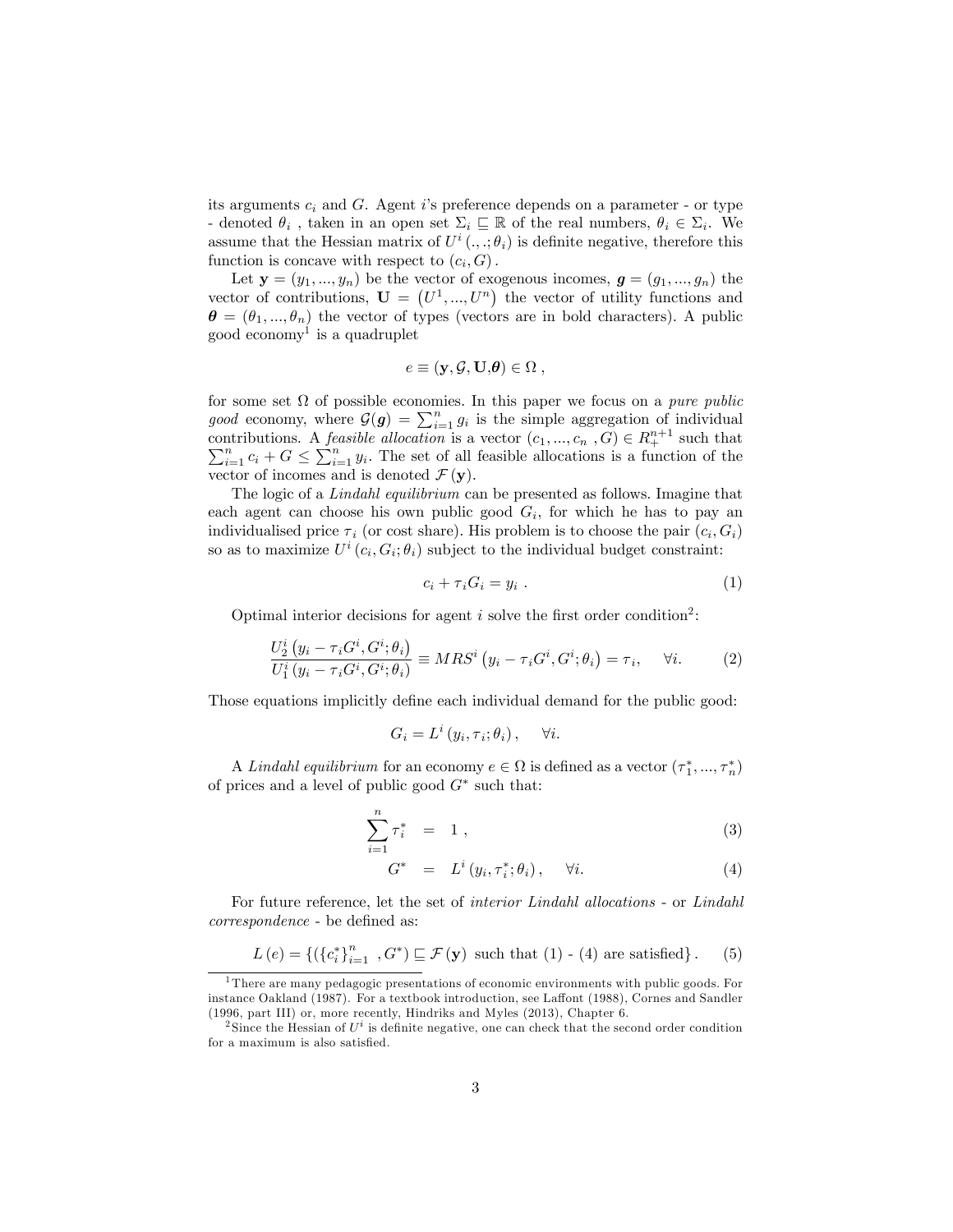Combining  $(1),(2), (3)$  and  $(4)$ , one can deduce:

$$
\sum_{i} c_i^* + G^* = \sum_{i} y_i , \qquad (6)
$$

and:

$$
\sum_{i=1}^{n} MRS^{i} (c_{i}^{*}, G^{*}; \theta_{i}) = 1 , \qquad (7)
$$

which is the well-known Bowen-Lindahl-Samuelson condition (BLS, see for instance Laffont, 1988) for Pareto Optimality, *i.e.* Lindahl equilibria lead to Pareto optimal allocations. Actually, they have been considered as the natural extension of the notion of a competitive equilibrium for economies with private goods when public goods are involved (see the surveys offered by Milleron, 1972, Section III, and Roberts, 1974). An important consequence is that, at Lindahl allocations, adapted versions of the First and Second Welfare Theorems can be established for economies with public goods (see Foley, 1970, Milleron, 1972). In addition, Lindahl allocations respect various requirements, in terms of fair sharing of the cost of the public good (Buchholz and Peters, 2007), that explain the particular attention they have attracted over decades. In particular:

- i) They are in the *core* of the economy (Foley, 1970, Section 6), so agents, alone or in groups, presumably have no rational reasons to object the Lindahl outcome.
- ii) They are individually rational in following the sense:

$$
U^{i}(y_{i} - \tau_{i}^{*}G^{*}, G^{*}; \theta_{i}) \geq U^{i}(y_{i}, 0; \theta_{i}), \forall i,
$$

meaning that each participant is at least as well-off at the Lindahl allocation as he would have been had the public good not been provided<sup>3</sup>. This is a particular case of a more general fairness property - voluntariness established by Silvestre  $(1984)^4$ .

- iii) they are envy-free when all agents are endowed with the same exogenous income: no agent would like to interchange his Lindahl bundle with the Lindahl bundle of another agent (Sato, 1987),
- iv) When the public good is a normal good, at a Lindahl price system, richer agents contribute more: due to the income effect, the larger the income, the larger the demand for the public good; but since at the equilibrium everybody consumes the same amount, rich agents face a higher price.

 $3$ This definition of individual rationality should not be confused with another possible definition, which would require that a move from a Nash voluntary contribution equilibrium to a Lindahl equilibrium would make everyone better-off. This is a different issue, addressed in Shitovitz and Spiegel (1998). In general, not all agents prefer the Lindahl equilibrium over the Nash outcome.

 $4$ Voluntariness requires that no agent is better-off after a reduction of his contribution that is accompanied by a reduction of the public good in the same proportion. See Sylvestre (1984, Section 3).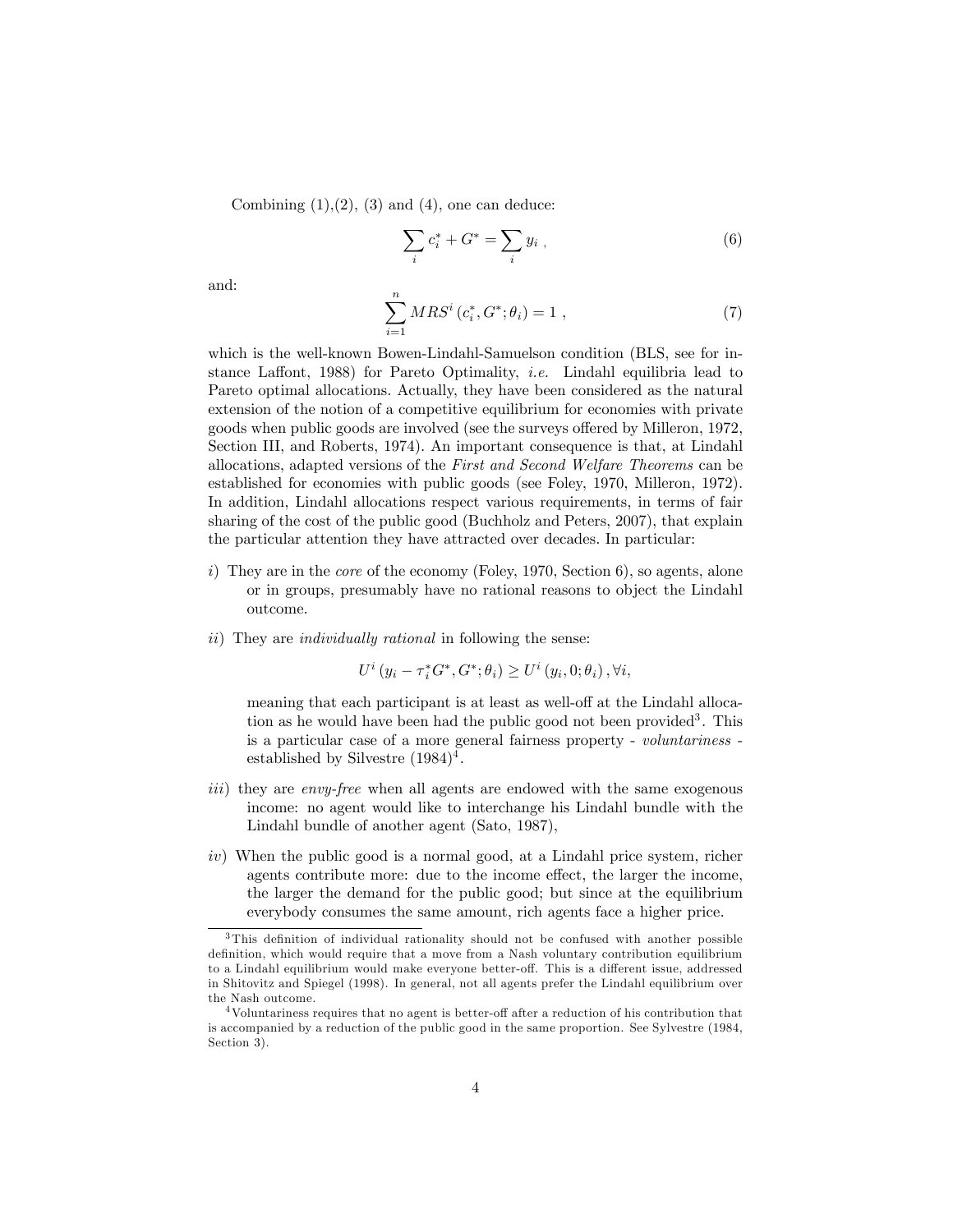Despite those appealing allocative properties, Lindahl equilibria face wellknown problems when it comes to implementation. Agents are assumed to behave as price-takers, even though they are unique agents on the demand side of their respective market for the public good or, are assumed to reveal truthfully their quantity demanded of the public good at each given price. This constitutes an important obstacle for the implementation of a Lindahl equilibrium<sup>5</sup>. Economists in the last decades have looked for alternative ways for extracting truthful information, using Implementation Theory and the concept of a game form.

#### 3 A public good game form

Denote  $\mathbf{G}^{-i}$  the  $(n-1)$ -dimensional vector made of contributions other than  $g_i$ , and let  $g_{-i} = \sum_{h \neq i} g_h$  stand for the sum of the other agents' contributions.

Suppose an incentive scheme is put in place where each agent  $i$  pays or makes a transfer:

 $T^i(g_i,\mathbf{G}^{-i})$  .

Those transfers (a subsidy when  $T^i < 0$ , a tax when  $T^i > 0$ ), can be used to define a public good game form (PGGF). Let  $\mathbf{T} = (T^1, ..., T^n)$  stand for the vector of transfers put in place. A PGGF consists of:  $i)$  n action compact sets  $S^h \subset \mathbb{R}, \forall h = 1, ..., n$ , where an action is a contribution to the public good, ii) a set of feasible outcomes  $(c_1, ..., c_n, G) \in \mathcal{F}(\mathbf{y}), iii$  an outcome function  $\phi: \Pi_{i=1}^n S^i \times \mathbb{R}_+ \longrightarrow \mathcal{F}(\mathbf{y})$ , given more precisely by:

$$
\phi(\mathbf{g}, \mathbf{y}) \equiv \left(y_1 - g_1 + T^1(g_1, \mathbf{G}^{-1}), ..., y_n - g_n + T^n(g_n, \mathbf{G}^{-n}), \sum_{i}^{n} g_i\right).
$$

In a game form, contrary to a standard game, payoff functions are not exogenously given. They are endogenously determined so that a pre-specified outcome of interest emerges as an equilibrium of strategic choices from the agents. In this paper, our institution design - or mechanism design - problem is to characterize necessary conditions for an outcome function  $\phi(q, \mathbf{y})$ , or equivalently a game form, to admit Nash equilibria that are also a Lindahl allocations.

A few mechanisms have been proposed in order to Nash-implement a Lindahl allocation (Hurwicz, 1979, Walker, 1981, Tian, 1989, Nakamura, 1989, Vega-Redondo, 1989, Kim, 1993, de Trenqualye, 1994, Li, Nakamura and Tian, 1995, Chen 2002, Van Hessen, 2013, Rouillon, 2013). Not all those mechanisms belong to the class of mechanisms that can be associated to the PGGFs and the family of transfers  $T^{i}(g_i, \mathbf{G}^{-i})$  we are using in this paper. For instance Kim (1993), de Trenqualye (1994), Chen (2002), Van Hessen (2013) and Rouillon (2013)

 $5$  See Samuelson (1954). For this reason, Lindahl equilibria are also called Lindahl *pseudo*equilibria.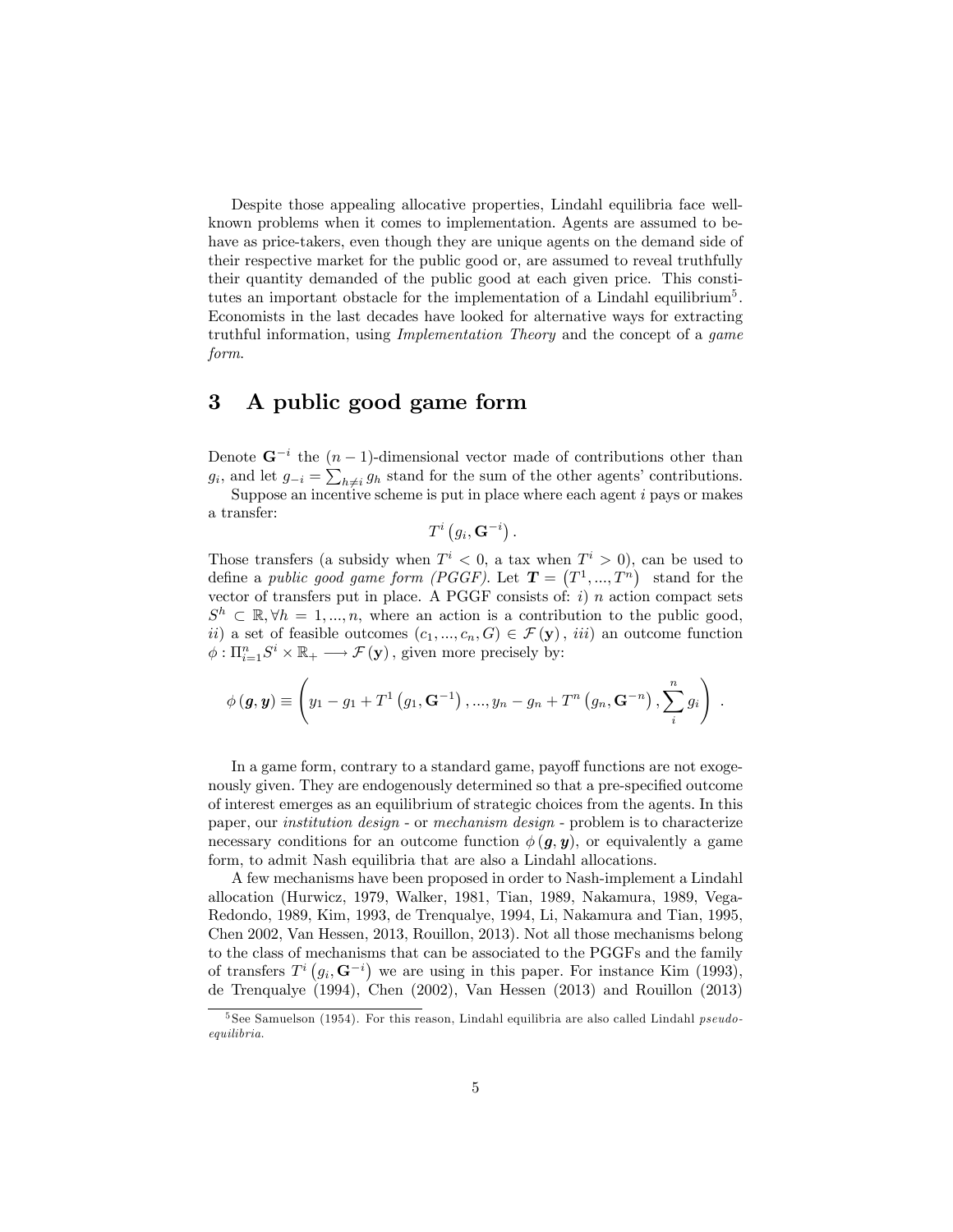rest of more sophisticated strategy spaces, for they require that agents report their prediction about the other agents' contributions, or about the level of public good that will be provided. Put differently, in order to encompass those mechanisms we would have to start with extended strategy spaces and a more complex class of transfers. We defend our simpler framework for its realism. Transfers whose amounts are partly conditioned to forecasts about decisions, despite their conceptual interest, have been criticized because they do not appear to be natural or they are lacking simplicity. See the survey in Moore (1992, in particular Section X of part I). This concern for simple mechanisms appears in various forms in the theoretical and experimental literatures. Recent examples of the former are Baskar, Sen and Vohra (1995), Segal (2007); and for the latter see Bracht, Figuières and Ratto (2008), Iyengar and Kamenica (2010), or Midler, Figuières and Willinger (2015).

Throughout the paper, we impose some regularity on transfers:

#### **Assumption 1 (C<sup>1</sup>).** Each  $T^i(g_i, \mathbf{G}^{-i})$  is of class  $C^1$ .

In the sequel, transfers that satisfy  $\mathbb{C}^1$  are said to be *regular*. Assumption  $\mathbb{C}^1$  ensures that the outcome function  $\phi$  is also  $C^1$ , so that small changes in an agent's choice does not result in large changes in the ensuing allocation. Insights gained in such games are robust when agents are slightly uncertain about rivalsí strategies<sup>6</sup>. For more details, see Postlewaite and Wettstein (1989).

Let  $\{\widehat{g}_i\}_{i=1}^n$  be a Nash equilibrium of the PGGF. At such an equilibrium, taking as given the equilibrium profile of others' contributions, agent  $i$  contribution  $g_i$  maximizes

$$
U^i\left(y_i-g_i+T^i\left(g_i,\widehat{\mathbf{G}}^{-i}\right),g_i+\widehat{g}_{-i};\theta_i\right) .
$$

If  $T_{g_i}^i$  is the partial derivative of  $T^i$  with respect to  $g_i$ , the first order condition for an interior optimal decision is:

$$
MRS^{i}\left(\widehat{c}_{i},\widehat{G};\theta_{i}\right)=1-T_{g_{i}}^{i}\ ,\qquad (8)
$$

for each agent i.

Define  $N^T$  (e) as the set of interior Nash equilibria<sup>7</sup> of the PGGF defined by the profile of transfers T. Those particular allocations,  $(\{\hat{c}_i\}_{i=1}^n, \hat{G}) \in \mathcal{F}(\mathbf{y})$ 

$$
V^{i}\left(g_{i}, G^{-i} ; \theta_{i}\right) \equiv U^{i}\left(y_{i}-g_{i}+T^{i}\left(g_{i}, G^{-i}\right), g_{i}+g_{-i} ; \theta_{i}\right)
$$

$$
V^{i}(g_{i}, G^{-i}; \theta_{i}) = y_{i} - g_{i} + T^{i}(g_{i}, G^{-i}) + \theta_{i}v^{i}(g_{i} + g_{-i}),
$$

where  $v^i(g_i+g_{-i})$  is a  $C^2$  function, and in addition  $\frac{d^2}{(dG)}$  $\frac{d^2}{(dG)^2}v^i \leq 0$  and  $\frac{\partial^2}{(\partial g_i)^2}$  $\frac{\partial^2}{(\partial g_i)^2} T^i \leq 0.$ 

 $^6\textnormal{Actually, it is sufficient that }\phi$  be continuous to guarantee this result.

 $7$ Our analysis applies to PGGF that admit Nash equilibria in pure strategies. Sufficient conditions for the existence of such Nash equilibria are easy to find out, but they are also more restrictive than one would like. They would ask that the composite function:

be continuous and quasi-concave with respect to  $g_i$ ,  $\forall G^{-i}$ . In general this has to be a joint property of  $U^i$  and  $T^i$ , unless more structure is imposed. For instance, a particular case of interest that meets these conditions is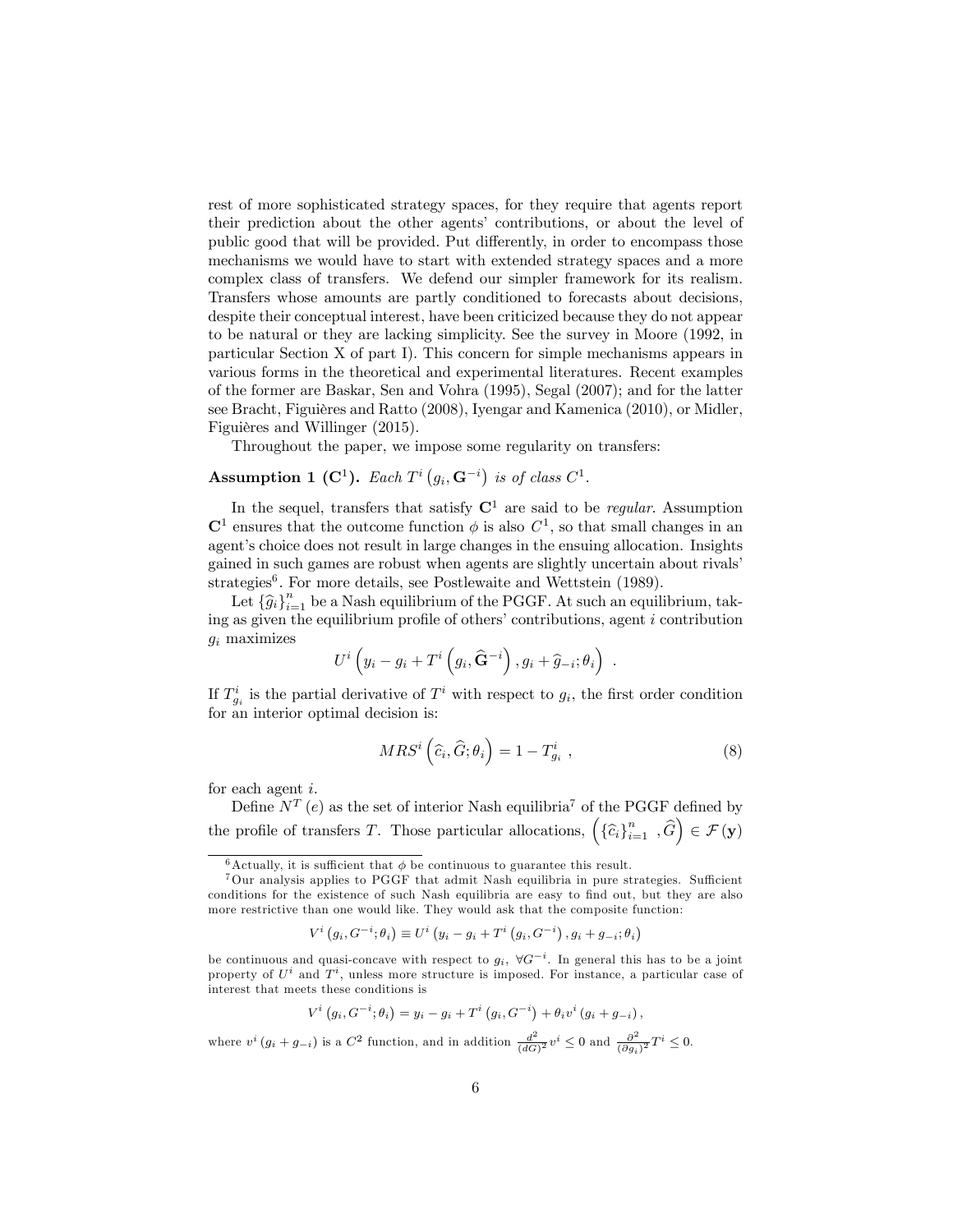necessarily satisfy (8). Ideally, one would like to identify the class of transfers that fully implements the Lindahl correspondence:

$$
\mathcal{T}^{L} \equiv \left\{ T = \left\{ T^{i} \left( g_{i}, \mathbf{G}^{-i} \right) \right\}_{i=1}^{n} \text{ such that } N^{T} \left( e \right) = L \left( e \right) , \ \forall e \in \Omega \right\}.
$$

A less ambitious requirement would be to achieve Pareto optimality. For that purpose, the condition to be imposed on transfers is easy to identify. Summingup the equations (8) over the agents:

$$
\sum_{i=1}^{n} MRS^{i} \left(\widehat{c}_{i}, \widehat{G}; \theta_{i}\right) = n - \sum_{i=1}^{n} T_{g_{i}}^{i}.
$$
\n(9)

Compare the above equation (9) with the BLS equation (7), and a requirement immediately follows: if an interior Nash equilibrium of the PGGF corresponds to a particular interior Pareto optimal allocation  $(\{\widehat{c}_i\}_{i=1}^n, \widehat{G}\})$ , transfers necessarily meet the following requirement:

Axiom 1 (Transfers for Pareto Optimal Allocations (TPOA)). For a given Pareto optimal allocation  $(\widehat{g}_i, \widehat{\mathbf{G}}^{-i})$ , corresponding transfers are such that

$$
\sum_{i=1}^{n} T_{g_i}^i \left( \hat{g}_i, \hat{\mathbf{G}}^{-i} \right) = n - 1.
$$
 (10)

If in addition transfers are required to be balanced, at and off equilibrium, then:

Axiom 2 (Budget Balance (BB)).

$$
\sum_{i=1}^{n} T^{i} (g_{i}, \mathbf{G}^{-i}) = 0,
$$
\n(11)

for any arbitrary  $(g_i, \mathbf{G}^{-i})$ .

Not all the existing mechanisms are balanced in the strong sense required by the axiom  $BB^8$ . For instance Kim (1993), de Trenqualye (1994), Chen (2002), Van Hessen (2013) and Rouillon (2013), are balanced only when agents play the Nash equilibrium. Our main reason for imposing BB is pragmatic. Although one may hope that agentsí behavior conforms with what the theory predicts, one may also expect that few agents will make out-of-equilibrium decisions. As a

$$
\sum_{i=1}^{n} T^{i} \left( g_{i}, \mathbf{G}^{-i} \right) \leq 0, \tag{12}
$$

for any arbitrary  $(g_i, \mathbf{G}^{-i}).$ 

 $8A$  weaker form requires that transfers be weakly balanced, in the sense: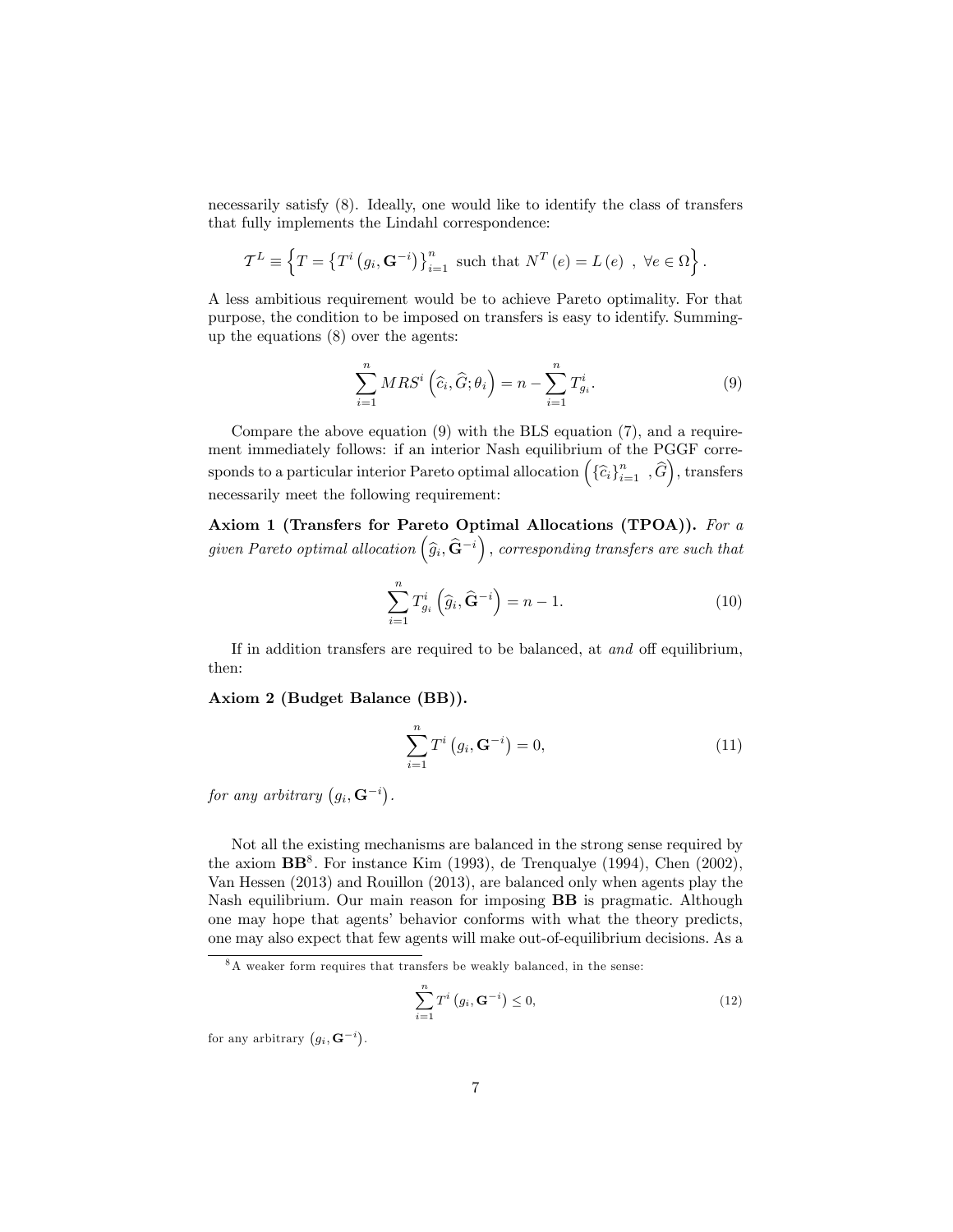result, there may remain a deficit or a surplus of money. A deficit is problematic because it means that the funding comes at the expense of other sectors in the economy (or future agents / generations). And a surplus is problematic as well. Because it could be redistributed to all agents and create a Pareto improvement, but at the same time this redistribution could undermine the incentive properties of the mechanism under consideration.

With transfers of the form  $T^i(g_i, \mathbf{G}^{-i})$ , identifying conditions (8) with (2), (3) and (4), if a Nash equilibrium of the PGGF is also a Lindahl equilibrium, necessarily,  $\forall i = 1, ..., n, \forall e \in \Omega$ :

$$
\frac{U_2^i (y_i - g_i + T^i (g_i, \mathbf{G}^{-i}), g_i + g_{-i}; \theta_i)}{U_1^i (y_i - g_i + T^i (g_i, \mathbf{G}^{-i}), g_i + g_{-i}; \theta_i)} = 1 - T_{g_i}^i = \tau_i ,
$$
  

$$
g_i - T^i (g_i, \mathbf{G}^{-i}) = \tau_i G ,
$$
  

$$
\sum_{i=1}^n \left( \frac{g_i}{G} - \frac{T^i (g_i, \mathbf{G}^{-i})}{G} \right) = \sum_{i=1}^n \tau_i = 1.
$$

Or, getting rid of the individualized prices:

$$
\frac{U_2^i (y_i - (1 - T_{g_i}^i) * G, G; \theta_i)}{U_1^i (y_i - (1 - T_{g_i}^i) * G, G; \theta_i)} = 1 - T_{g_i}^i ,
$$
\n(13)

$$
g_i - T^i \left( g_i, \mathbf{G}^{-i} \right) = \left( 1 - T^i_{g_i} \right) * G \,, \tag{14}
$$

$$
G - \sum_{i=1}^{n} T^{i} \left( g_{i}, \mathbf{G}^{-i} \right) = G . \qquad (15)
$$

Equation (13) is useless from an implementation perspective, because it requires information about utility functions that is not known to the mechanism designer. However, it indicates explicitly that the mechanism relies on a behavioral assumption, that rationality is of the usual "utility-maximizer" kind. Equation (15) is automatically satisfied provided that transfers are budget-balanced.

The second equation, or the set of second equations since there is one equation (14) for each agent, is crucial. It reveals a structure about the kind of transfers we are looking for. They must solve (14) for any Lindahl allocation in  $L(e)$ . Since the institution designer does not know the agents' preferences (in particular the vector  $\boldsymbol{\theta}$  of parameters), the profile of sought transfers must be built without resorting to such pieces of information, i.e. transfers must solved this set of equations  $\forall e \in \Omega$ . The set of public good economies we consider encompasses cases where the Lindahl allocations vary continuously with the vector  $\theta$ . Therefore transfers must satisfy (14) not only at a particular point  $(g_i, \mathbf{G}^{-i})$ but on a manifold of Lindahl allocations  $\mathcal{M}$ , *i.e.*  $\forall (g_i, \mathbf{G}^{-i}) \in \mathcal{M}$ . This means (14) cannot be considered as a set of equations; it must be viewed as a system of non autonomous differential equations, to which a natural initial condition can be specified. Consider a particular Lindahl allocation  $(\{c_i^*\}_{i=1}^n, G^*) \in L(e)$ . Denote:

$$
T^{i*} = T^i \left( g_i^*, \mathbf{G}^{* - i} \right),
$$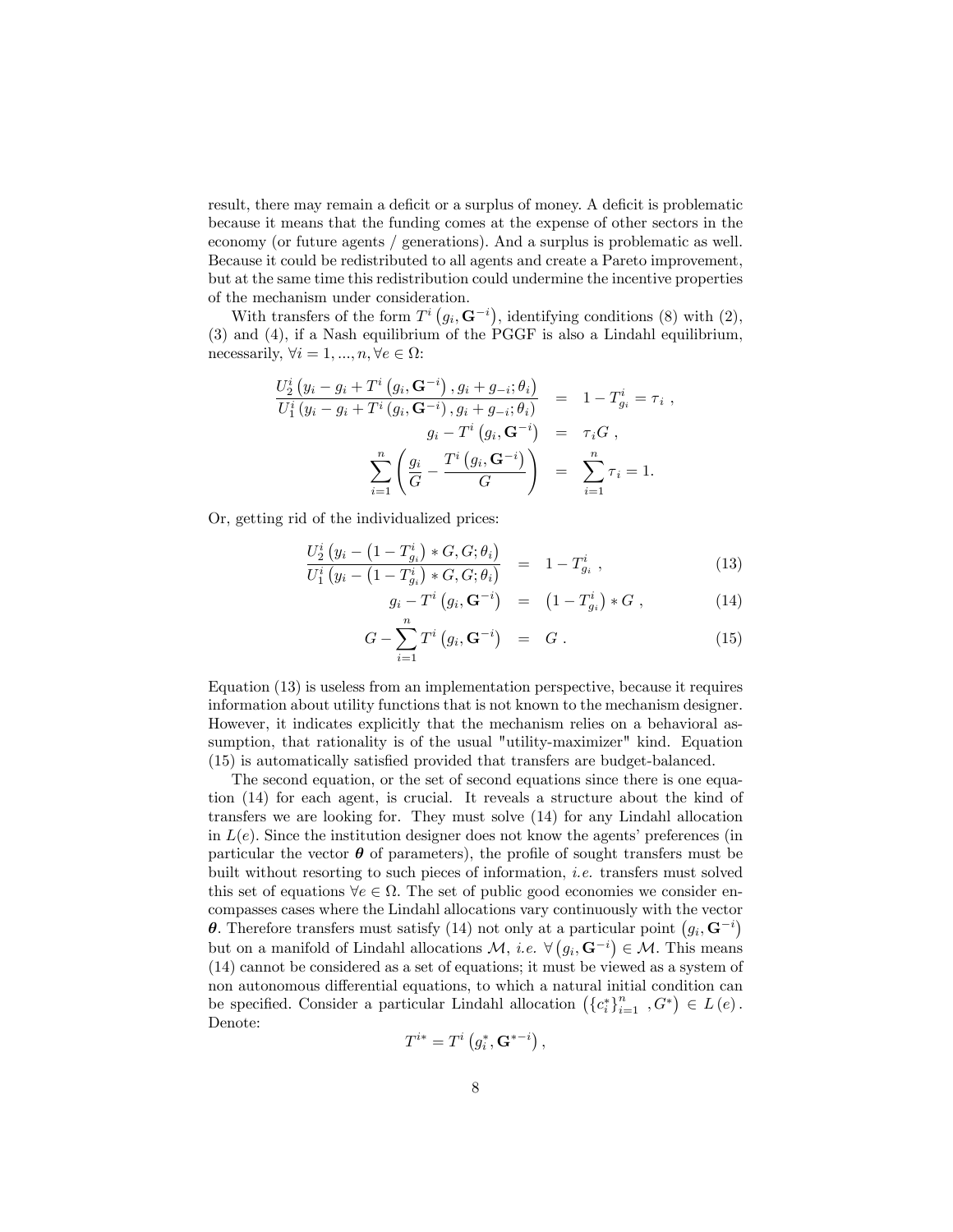the numerical value of agent iís transfer when computed at this Lindahl allocation. Then the set of equations (14) can be rewritten:

Definition 1 (Lindahl Differential System (LDS)).

$$
\begin{cases}\nT_{g_i}^i\left(g_i, \mathbf{G}^{-i}\right) = \frac{T^i\left(g_i, \mathbf{G}^{-i}\right)}{T^i\left(g_i^*, \mathbf{G}^{*-i}\right)} + 1 - \frac{g_i}{G} , & \forall i, \forall \left(g_i, \mathbf{G}^{-i}\right) \in \mathcal{M}.\n\end{cases}\n\tag{16}
$$

For a manifold of Lindahl allocations, LDS singles out a particular system of non autonomous differential equations whose solutions  $\{T^i\}_{i=1}^n$  are transfers with the ability to induce the considered Lindahl allocations.

Actually, we can be much more precise about regular transfers that respect LDS:

Theorem (Linear Transfers (LT)). There exists a unique class of regular transfers that abides by  $LDS$ . In this class, transfers take the form:

$$
T^{i}(g_{i}, \mathbf{G}^{-i}) = A^{i}(\mathbf{G}^{-i}) * g_{i} + [A^{i}(\mathbf{G}^{-i}) - 1] * g_{-i} , \qquad (17)
$$

for some function  $A^i(\mathbf{G}^{-i})$ .

*Proof.* Fix an arbitrary vector of admissible contributions  $(g_i^*, \mathbf{G}^{*-i})$  to serve as an initial condition. If one holds  $\mathbf{G}^{*-i}$  constant then  $\mathbf{LDS}$  is an ordinary non autonomous differential equation. Since each  $T^i$  (.,  $G^{-i}$ ) is  $C^1$  (Assumption  $C^1$ ), the partial derivative  $T_{g_i}^i$  is continuous over its domain of definition,  $S^h$ , which is compact. Therefore  $\tilde{T}_{g_i}^i$  has an upper bound, meaning that  $T^i$  (.,  $\mathbf{G}^{-i}$ ) is Lipschitz continuous with respect to the first argument, for all admissible  $G^{-i}$ . Then by application of the Cauchy-Lipschitz Theorem there exists a unique (local) solution to equation LDS. And because of Assumption  $\mathbb{C}^1$  this solution varies continuously with  $G^{-i}$  (still in application of the Cauchy-Lipschitz Theorem). This proves the first statement of the theorem (uniqueness). As for the second statement, it is easy to check that (17) indeed solves equation LDS, so it gives the unique solution we are looking for.  $\blacksquare$ 

Expression  $(17)$  is the first main finding of this paper. Its statement substantially reduces the possibilities for transfers formulae. It defines a class of transfers that encompasses but is not limited to  $\mathcal{T}^{L9}$ . A natural follow-up question is whether the **TPOA** property is guaranteed for transfers  $(17)$ . The answer is affirmative provided the condition **BB** is also imposed.

Corollary 1. If a profile of transfers  $\left\{T^i(g_i, \mathbf{G}^{-i})\right\}_{i=1}^n$  respects  $\mathbf{C}^1$ , **BB** and **LDS** at a particular allocation  $(\{\widehat{g}_i\}_{i=1}^n, \widehat{G}\})$ , then it also respects **TPOA** at  $\Big(\widehat g_i,\widehat{\mathbf G}^{-i}\Big).$ 

<sup>&</sup>lt;sup>9</sup>More on this below.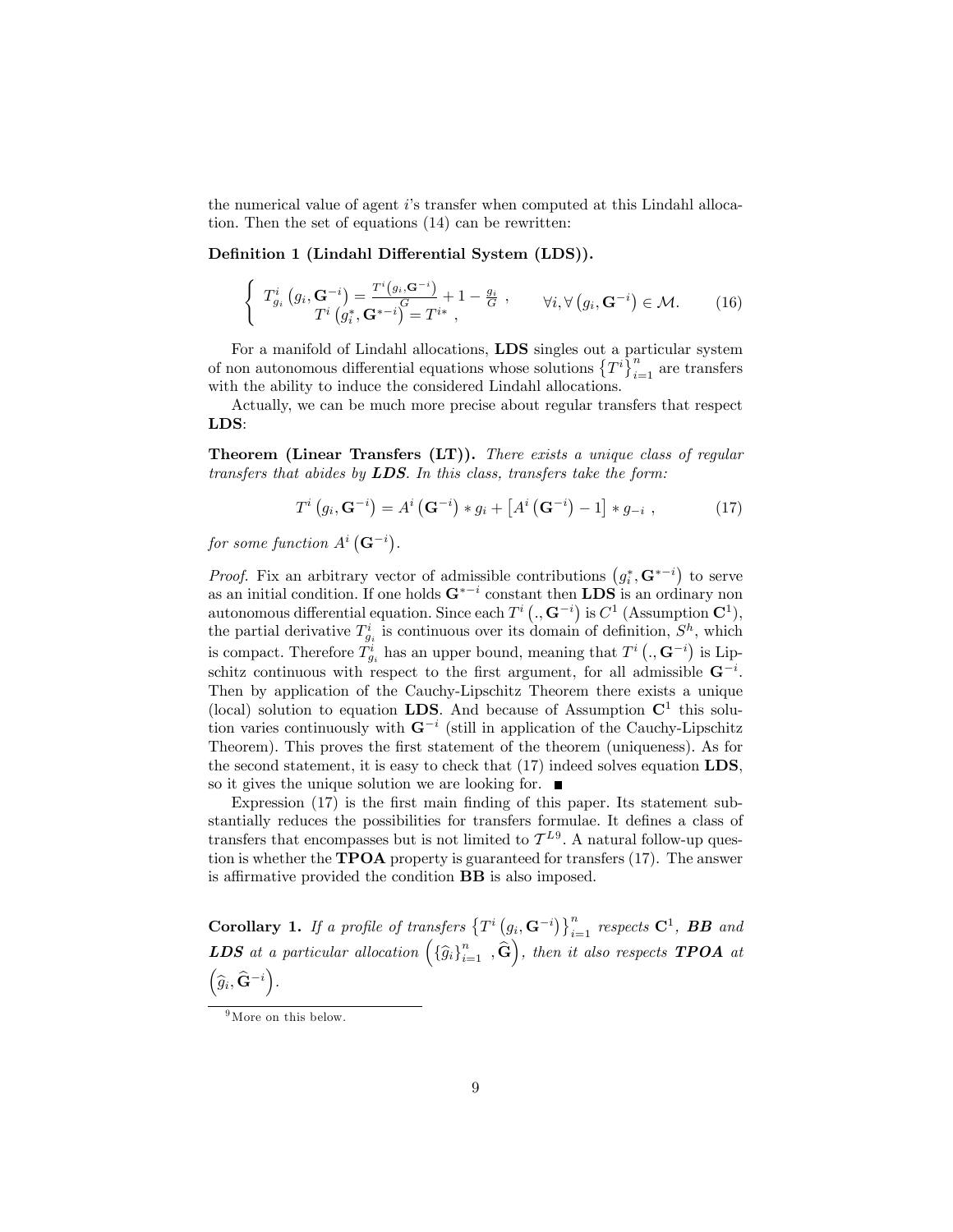*Proof.* According to Theorem 3, summing transfers that respect  $\text{LDS} \text{ at } \left( \widehat{g}_i, \widehat{\mathbf{G}}^{-i} \right)$ one finds:

$$
\sum_{i=1}^{n} T^{i} (\widehat{g}_{i}, \widehat{\mathbf{G}}^{-i}) = \sum_{i=1}^{n} A^{i} (\widehat{\mathbf{G}}^{-i}) * \widehat{g}_{i} + \sum_{i=1}^{n} [A^{i} (\widehat{\mathbf{G}}^{-i}) - 1] * (\widehat{\mathbf{G}} - \widehat{g}_{i}),
$$
  

$$
= \widehat{\mathbf{G}} * \sum_{i=1}^{n} A^{i} (\widehat{\mathbf{G}}^{-i}) - (n-1) * \widehat{\mathbf{G}} = 0,
$$

where the last equality is obtained by virtue of **BB**. This last expression simplifies to:

$$
\sum_{i=1}^{n} A^i \left( \widehat{\mathbf{G}}^{-i} \right) = n - 1.
$$

Because transfers are of the form (17), observe that  $A^i\left(\widehat{\mathbf{G}}^{-i}\right) = T_{g_i}^i\left(\widehat{g}_i, \widehat{\mathbf{G}}^{-i}\right)$ . Therefore:

$$
\sum_{i=1}^n A^i \left( \widehat{\mathbf{G}}^{-i} \right) = n - 1 \Leftrightarrow \sum_{i=1}^n T_{g_i}^i \left( \widehat{g}_i, \widehat{\mathbf{G}}^{-i} \right) = n - 1,
$$

which is the **TPOA** axiom.  $\blacksquare$ 

The class of such transfers therefore fully implements the Pareto correspondence. Let us single out this class of transfers:

$$
\mathcal{T}^{P} \equiv \left\{ T = \left\{ T^{i} \left( g_{i}, \mathbf{G}^{-i} \right) \right\}_{i=1}^{n} \text{ such that } \mathbf{C}^{1}, \text{ } \mathbf{B} \mathbf{B} \text{ and } \mathbf{L} \mathbf{D} \mathbf{S} \text{ are respected} \right\} \ .
$$

Note that  $\mathcal{T}^P$  can still be large. Walker (1981) lies in the class of transfers (17). Indeed, setting:

$$
A^{i} (\mathbf{G}^{-i}) = 1 - \left(\frac{1}{n} + g_{i+2} - g_{i+1}\right) .
$$

yields Walker's mechanism and one can check that it indeed abides by **LDS**. Setting:

$$
A^{i}\left(\mathbf{G}^{-i}\right) = 1 - \frac{1}{n}, \ \ \forall i,
$$

yields Falkinger's mechanism and also respects LDS, though it does not necessarily implements a Lindahl allocation. Further arguments are necessary to discriminate among the elements of  $\mathcal{T}^P$ . The set of Lindahl allocations is narrower. The initial condition in system LDS would obviously add precision about  $A^{i}(\mathbf{G}^{-i})$  in formula (17), in order to implement a particular Lindahl allocation. However such an information is typically not available in our implementation framework.

Despite this lack of information, a subset of  $\mathcal{T}^P$  that fully implements Lindahl allocations can be found. Consider a Lindahl equilibrium, with a vector of individual prices  $\tau^* = (\tau_1^*, ..., \tau_n^*)$  and a level of public good  $G^*$ . Under what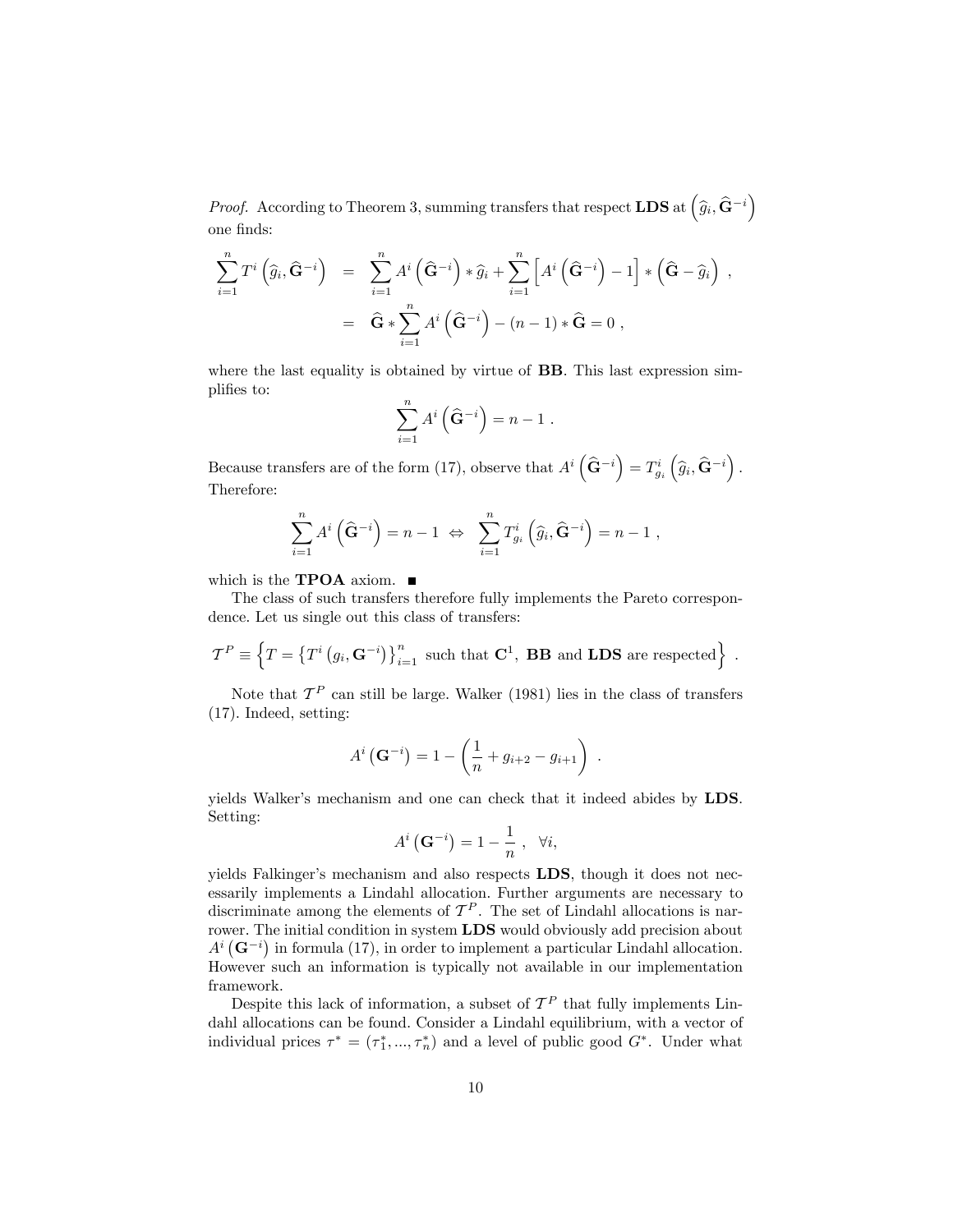condition do transfers of the form indicated in Theorem LT  $(i)$  yield a vector of non-negative contributions  $g^* = (g_1^*,..., g_n^*)$  that sum up to  $G^*$  and such that the share of each individual contribution is  $g_i^*/G^* = \tau_i^*$ ? And  $(ii)$  achieve  $(i)$  for any Lindahl allocation  $(g_i^*, \mathbf{G}^{*-i}) \in \mathcal{M}$ ? Using (2) and (13), we are therefore looking for a set of functions  $A^i(.)$  that solve the system:

$$
\begin{cases}\n\tau_i^* = \frac{g_i^*}{G^*} = 1 - A^i \left( \mathbf{G}^{*-i} \right) , & \forall i, \ \forall \left( g_i^*, \mathbf{G}^{*-i} \right) \in \mathcal{M} ,\\ \sum_i g_i^* = G^* .\n\end{cases} \tag{18}
$$

Clearly if  $A^i(.)$  is a constant function, this is impossible. Consider then the class of linear functions:  $A^i(\mathbf{G}^{-i}) = \alpha + \sum_{h=1}^k \beta_h g_{i+h}$  where k can be any integer between 2 and  $n-1$  and the subscripts  $i+h$  are defined so that  $i+h = i+h-n$ whenever  $i + h > n$ . Walker's transfer is a particular case where  $k = 2$  and  $\beta_2 = -\beta_1 = 1.$ 

Because at a Lindahl price system  $\sum \tau_i^* = 1$ , a first deduction drawn from (18) is:

$$
n(1 - \alpha) - \sum_{i=1}^{n} \sum_{h=1}^{k} \beta_h g_{i+h}^* = 1 , \ \ \forall (g_i^*, \mathbf{G}^{*-i}) \in \mathcal{M} .
$$

Therefore, since this equation is supposed to hold for all profiles  $(g_i^*, \mathbf{G}^{*-i}) \in$  $\mathcal{M}:$ 

$$
\alpha = 1 - 1/n , \sum_{h=1}^{k} \beta_h = 0 , \qquad (19)
$$

where the second equality obtains because:

$$
\sum_{i=1}^{n} \sum_{h=1}^{k} \beta_h g_{i+h}^* = G^* \sum_{h=1}^{k} \beta_h.
$$

This shows that, for the class of transfers where  $A^i\left(\mathbf{G}^{-i}\right) = \alpha + \sum_{h=1}^k \beta_h g_{i+h}$ , conditions (19) form necessary conditions to implement a Lindahl allocation.

Conditions  $(19)$  are also sufficient conditions, for we can establish that the system (18) now has a unique solution:

**Lemma 1.** For a given profile of Lindahl prices  $\{\tau_i^*\}_{i=1}^n$  and a given Lindahl level of public good  $G^*$ , the system (18) with functions  $\overline{A}^i(G^{-i}) = (n-1)/n +$  $\sum_{h=1}^{k} \beta_h g_{i+h}$ ,  $\sum_{h=1}^{k} \beta_k = 0$ , has a unique solution.

*Proof.* If the determinant of the linear system  $(18)$  is different from 0 then a solution exists and it is unique. The matrix of the system is:

$$
M = \left[ \begin{array}{ccccc} 1 & 1 & 1 & 1 & \cdots & \cdots & 1 \\ 0 & -\beta_1 & -\beta_2 & -\beta_3 & \cdots & \cdots & -\beta_{n-1} \\ -\beta_{n-1} & 0 & -\beta_1 & -\beta_2 & \cdots & \cdots & -\beta_{n-2} \\ -\beta_{n-2} & -\beta_{n-1} & 0 & -\beta_1 & \cdots & \cdots & -\beta_{n-3} \\ -\beta_{n-3} & -\beta_{n-2} & -\beta_{n-1} & 0 & \cdots & \cdots & \vdots \\ \vdots & \vdots & \vdots & \vdots & \ddots & \cdots & \vdots \\ -\beta_2 & -\beta_3 & \cdots & \cdots & \cdots & 0 & -\beta_1 \end{array} \right]
$$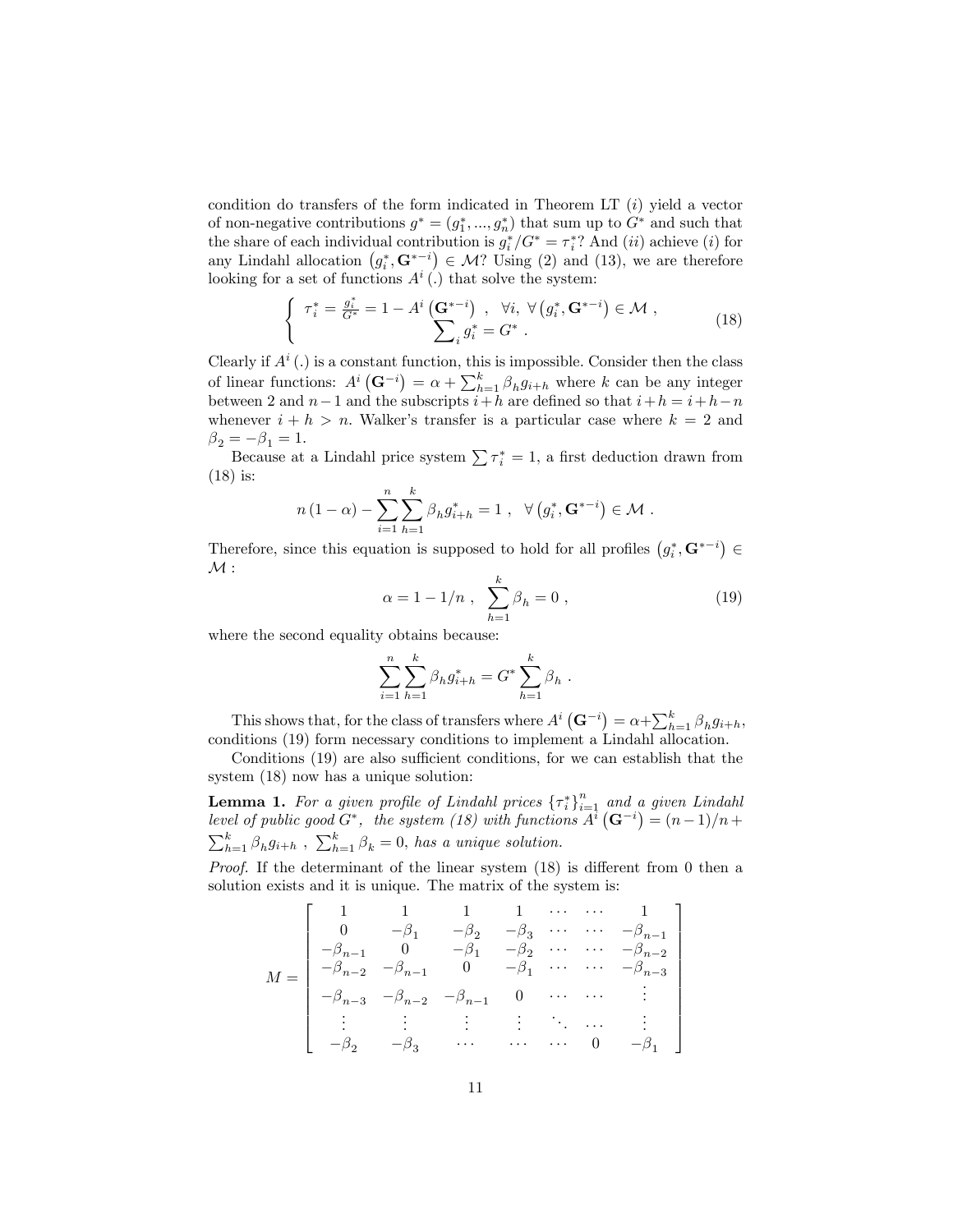Suppose, by way of contradiction, that  $Det(M) = 0$ . This means that the column vectors  $C_1, ..., C_n$ , of matrix A are linearly dependent. In this case we can exhibit real numbers  $\alpha_i$ ,  $i = 1, ..., n - 1$ , such that the last column vector  $C_n$  can be expressed as:

$$
C_n = \alpha_1 C_1 + \dots + \alpha_{n-1} C_{n-1}
$$

For the first line of the matrix, this would mean:

$$
\alpha_1 + \dots + \alpha_{n-1} = 1,\tag{20}
$$

For the second line, we would have:

$$
\alpha_1 * 0 + \alpha_2 * (-\beta_1) + \alpha_3 * (-\beta_2) + \dots + \alpha_{n-1} * (-\beta_{n-2}) = -\beta_{n-1} .
$$
 (21)

But we also know, for the chosen class of functions  $A^{i}(\mathbf{G}^{-i})$ , that:

$$
\beta_{n-1} = -(\beta_1 + \beta_2 + \dots + \beta_{n-2}), \qquad (22)
$$

and therefore, using (21) and (22):

$$
\beta_1 + \beta_2 + \dots + \beta_{n-2} = \alpha_2 \beta_1 + \alpha_3 \beta_2 + \dots + \alpha_{n-1} \beta_{n-2}
$$
.

Repeating the logic with the third line, one obtains:

$$
\alpha_1 * (-\beta_{n-1}) + \alpha_2 * 0 + \alpha_3 * (-\beta_1) + \dots + \alpha_{n-1} * (-\beta_{n-3}) = -\beta_{n-2}.
$$

And because:

$$
\beta_{n-2} = -(\beta_1 + \beta_2 + \ldots + \beta_{n-3} + \beta_{n-1}) ,
$$

necessarily:

$$
\beta_1 + \beta_2 + \ldots + \beta_{n-3} + \beta_{n-1} = \alpha_1 \beta_{n-1} + \alpha_3 \beta_1 + \ldots + \alpha_{n-1} \beta_{n-3} .
$$

This can be repeated for any line, and overall it is easy to check that there is only one possibility  $\alpha_i = 1, \forall i = 1, ..., n - 1$ , in contradiction with (20), hence the conclusion of the lemma.  $\blacksquare$ 

We now consider the reverse question, that is let one starts with this class of transfers and check if one arrives at a Lindahl equilibrium. From individual best responses (8), we have:

$$
MRS^{i} = 1 - T_{g_i}^{i} = 1 - A^{i} (\mathbf{G}^{-i}),
$$
  
= 
$$
\frac{1}{n} - \sum_{h=1}^{k} \beta_h g_{i+h}, i = 1, ..., n.
$$
 (23)

The above best responses correspond indeed to a situation where individual Lindahl prices are:  $\lambda$ 

$$
\tau_i^* = \frac{1}{n} - \sum_{h=1}^{\kappa} \beta_h g_{i+h} .
$$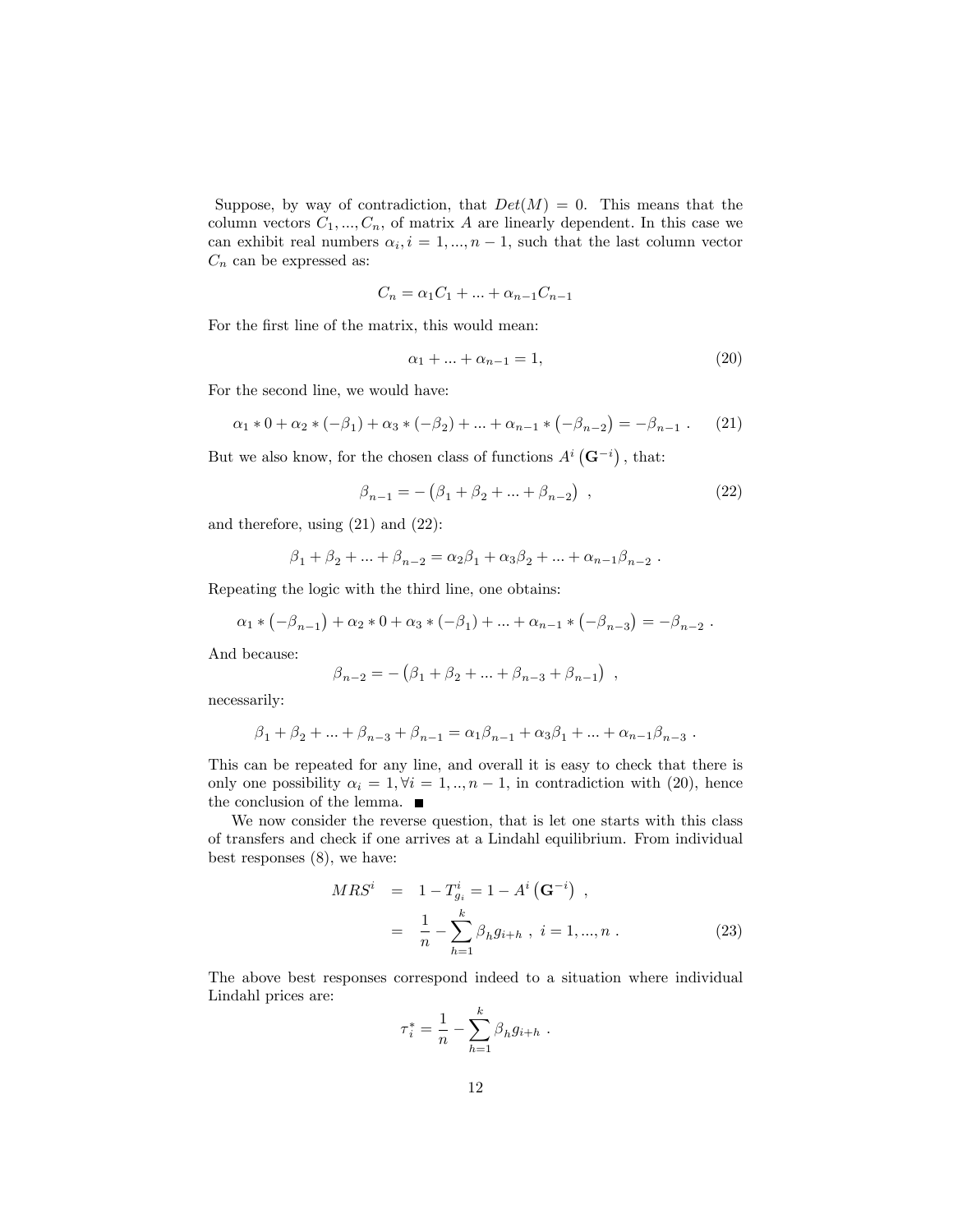And summing-up all these expressions (23):

$$
\sum_{i} MRS^{i} = \sum_{i} \tau_{i}^{*} = 1 - \sum_{i} \sum_{h=1}^{k} \beta_{h} g_{i+h} ,
$$

and thus:

$$
\sum_{i} MRS^{i} = 1,\t\t(24)
$$

because:

$$
\sum_{i=1}^{n} \sum_{h=1}^{k} \beta_h g_{i+h}^* = G^* \sum_{h=1}^{k} \beta_h = 0.
$$

Lemma 1 along with (23) and (24) establish our second theorem, which generalizes Walker's mechanism:

**Theorem (Linear Lindahl Transfers (LLT)).** Take an economy  $e \in \Omega$  with at least three agents. There is a one-to-one correspondence between the Nash equilibrium generated by the class of transfers:

$$
T^{i}(g_{i}, \mathbf{G}^{-i}) = \left(\frac{n-1}{n} + \sum_{h=1}^{k} \beta_{h} g_{i+h}\right) * g_{i} + \left[\frac{1}{n} + \sum_{h=1}^{k} \beta_{h} g_{i+h}\right] * g_{-i},
$$
  

$$
\sum_{h=1}^{k} \beta_{h} = 0,
$$

and the Lindahl allocation of e.

#### 4 Summary

This paper focuses on the implementation of Lindahl allocations by means of simple transfers. Our contribution is to identify some structure in the set of such transfers. We establish two main results:  $i$ ) Theorem LT states the conditions under which transfers are linear,  $ii)$  Theorem LLT identifies a whole class of linear transfers - which generalizes Walker's formula  $(1981)$  - that implements a Lindahl allocation.

A follow-up to the approach that we use would be to start with other families of transfers a priori given - for instance, transfers may also be conditioned on observable socio demographic categories - and then determine under what conditions it is possible to achieve a Lindahl allocation via such transfers.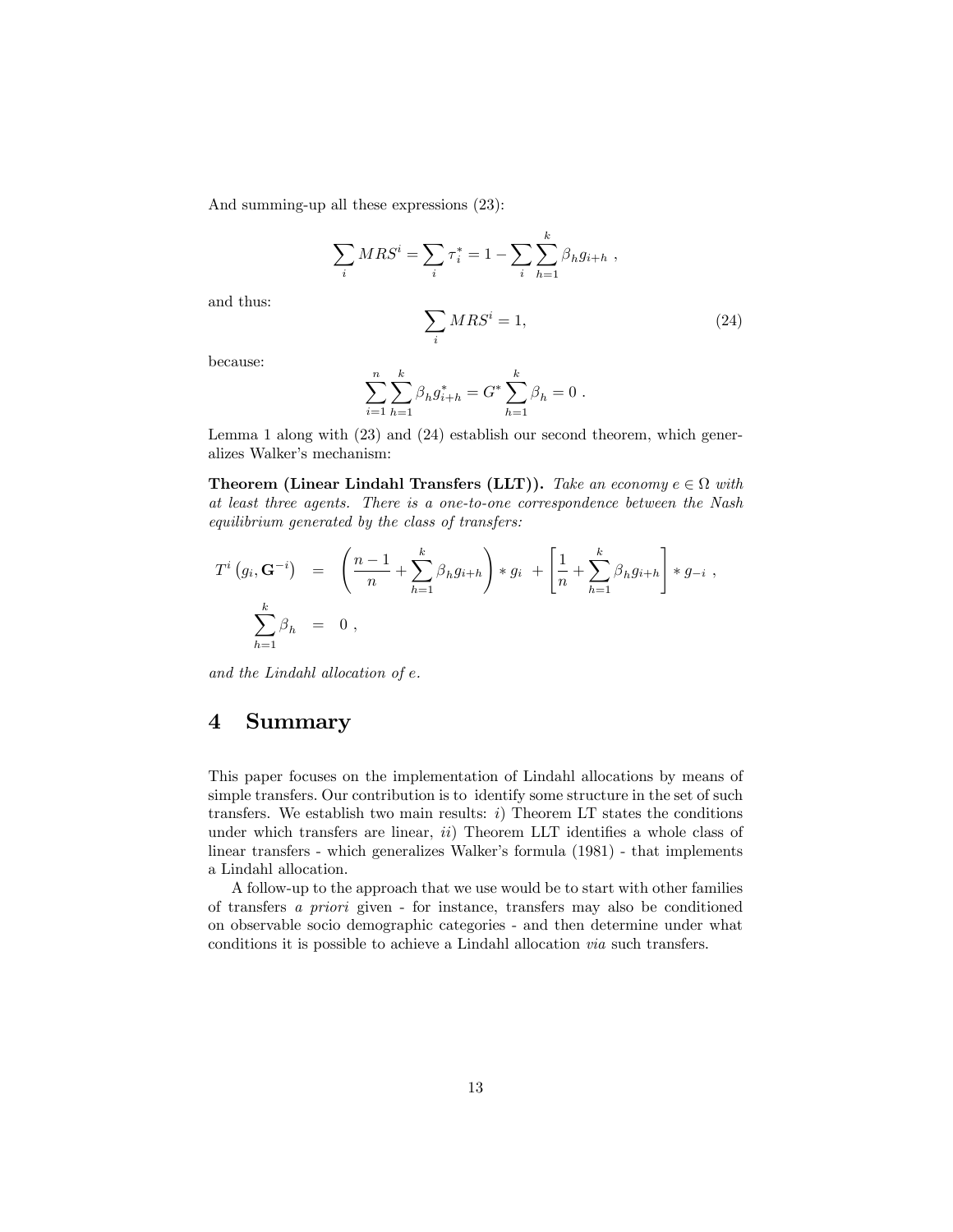#### References

- [1] Bracht, J., Figuières, C. and Ratto, M. (2008), "Relative performance of two simple incentive mechanisms in a public goods experiment", Journal of Public Economics,  $92(1-2)$ , 54-90.
- [2] Buchholz, W. and Peters, W. (2007), "Justifying the Lindahl solution as an outcome of fair cooperation", Public Choice, 133, 157-169.
- [3] Chen, Y. (2002), "A family of supermodular Nash mechanisms implementing Lindahl allocations", Economic Theory, 19(4), 773-790.
- [4] Corchon, L. and Wilkie, S. (1990), "Double implementation of the ratio correspondence by a market mechanism", Economic Design, 2(1), 325-337.
- [5] Cornes, R. and Sandler, T. (1996). "The Theory of Externalities, Public Goods, and Club Goods", 2nd ed. Cambridge University Press.
- [6] Bhaskar Dutta, B., Sen, A. and Vohra, R. (1994), "Nash implementation through elementary mechanisms in economic environments," Review of Economic Design, 1(1), 173-203.
- [7] Falkinger, J. (1996), "Efficient private provision of public goods by rewarding deviations from average", Journal of Public Economics, 62, 413-422.
- [8] Foley, D. K. (1970), "Lindahlís Solution and the Core of an Economy with Public Goods," Econometrica, 38(1), 66-72.
- [9] Hurwicz, L. (1979), "Outcome Functions Yielding Walrasian and Lindahl Allocations at Nash Equilibrium Points", The Review of Economic Studies, 46(2), 217-225.
- [10] Hindriks, J. and Myles, G. (2013), "Intermediate Public Economics", The MIT Press, second edition.
- [11] Iyengar, S. and Kamenica, E. (2010), "Choice proliferation, simplicity seeking, and asset allocation," Journal of Public Economics, 94(7-8), 530-539.
- $[12]$  Kim, T. (1993), "A stable Nash mechanism implementing Lindahl allocations for quasi-linear Environments", Journal of Mathematical Economics, 22, 359-371.
- [13] Laffont, J.-J. (1988), "Fundamentals of Public Economics", vol. 1, The MIT Press.
- [14] Li, Q., Nakamura, S. and Tian, G. (1995), "Nash-Implementation of the Lindahl Correspondence with Decreasing Returns to Scale Technologies," International Economic Review, 36(1), 37-52.
- [15] Midler, E., Figuières, C. and Willinger, M. (2015), "Choice overload, coordination and inequality: Three Hurdles to the effectiveness of the compensation mechanism?", Social Choice and Welfare, 45(3), 513-535.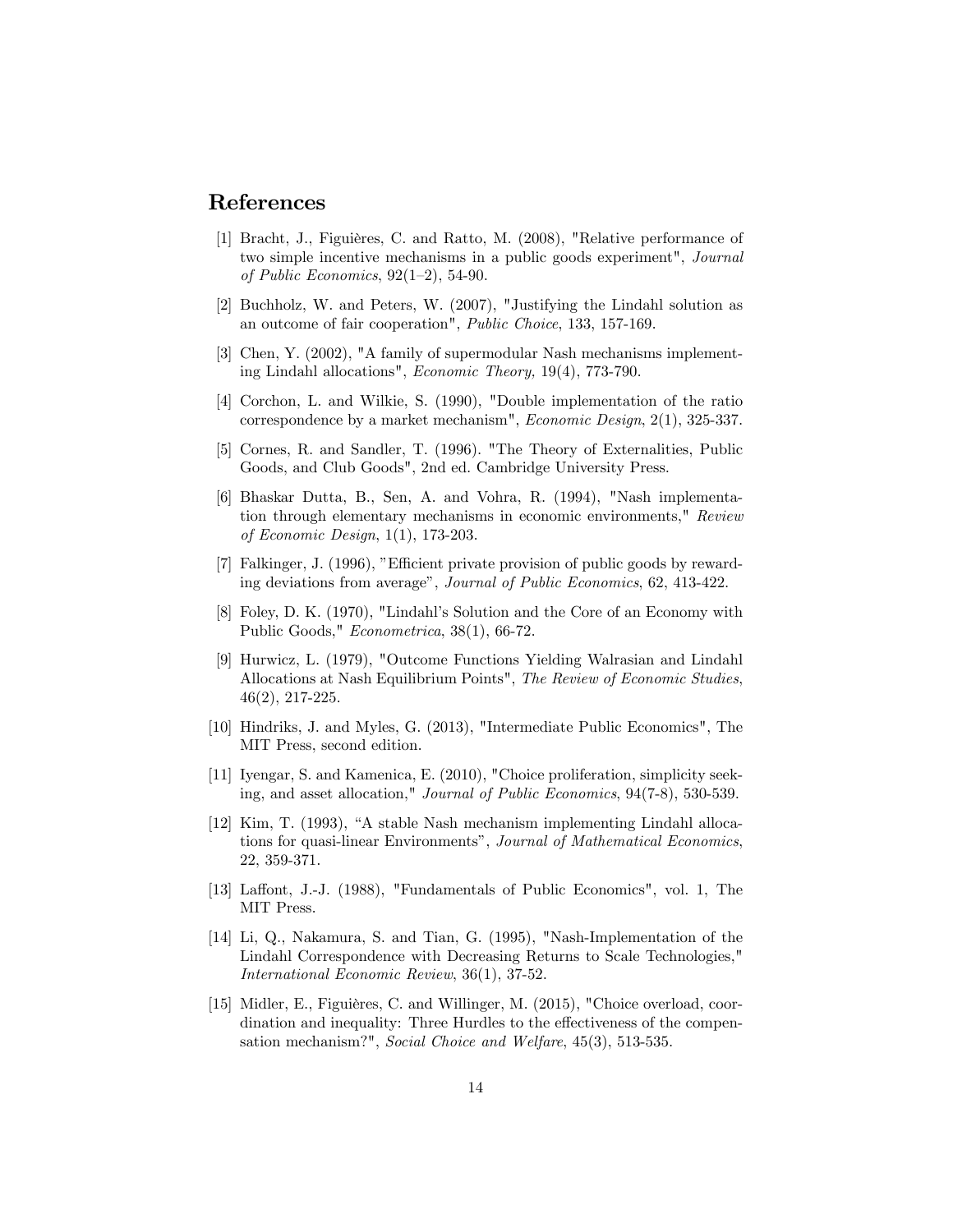- [16] Milleron, J.-C. (1972), "Theory of value with public goods: A survey article", Journal of Economic Theory, 5(3), 419-477.
- [17] Moore, J. (1993), "Implementation, contracts, and renegotiation in environments with complete information", Advances in Economic Theory. Ed.Jean-Jacques Laffont.. 1st ed. Vol. 1. Cambridge: Cambridge University Press, 182-282. Cambridge Books Online. Web. 22 November 2015. http://dx.doi.org/10.1017/CCOL0521416663.007.
- [18] Oakland, W. H. (1987), "Theory of public goods", in: A. J. Auerbach & M. Feldstein (ed.), Handbook of Public Economics, edition 1, vol. 2, chap. 9, 485-535.
- [19] Peleg, B. (1996), "Double implementation of the Lindahl equilibrium by a continuous mechanism", Economic Design, 2, 311-324.
- [20] Postlewaite, A. and Wettstein, D. (1989), "Feasible and Continuous Implementation", Review of Economic Studies, 56(4), 603-611.
- [21] Roberts, D. J. (1974), "The Lindahl solution for economies with public goods," Journal of Public Economics, 3(1), 23-42.
- [22] Rouillon, S. (2013), "Anonymous implementation of the Lindahl correspondence: possibility and impossibility results", Social Choice and Welfare, 40(4), 1179-1203.
- [23] Sato, T. (1987), "Equity, fairness and Lindahl equilibria", Journal of Public Economics, 33(2), 261-271.
- [24] Samuelson, P. A., (1954), "The Pure Theory of Public Expenditure". The Review of Economics and Statistics, 36(4), 387-389.
- [25] Shitovitz, B. and Spiegel, M. (1998), "Cournot-Nash and Lindahl Equilibria in Pure Public Good Economies," Journal of Economic Theory, 83(1), 1-18.
- $[26]$  Silvestre, J. (1984), "Voluntariness and efficiency in the provision of public goods", Journal of Public Economics, 24(2), 249-256.
- $[27]$  Tian, G.  $(1989)$ , "Implementation of the Lindahl Correspondence by a Single-Valued, Feasible and Continuous Mechanism", Review of Economic Studies, 56(4), 613-621.
- [28] Trenqualye, P. de  $(1994)$ , "Nash implementation of Lindahl allocations", Social Choice and Welfare, 11, 83-94.
- [29] Van Essen, M. J. (2013), "A Simple Supermodular Mechanism that Implements Lindahl Allocations," Journal of Public Economic Theory, 15(3), 363-377.